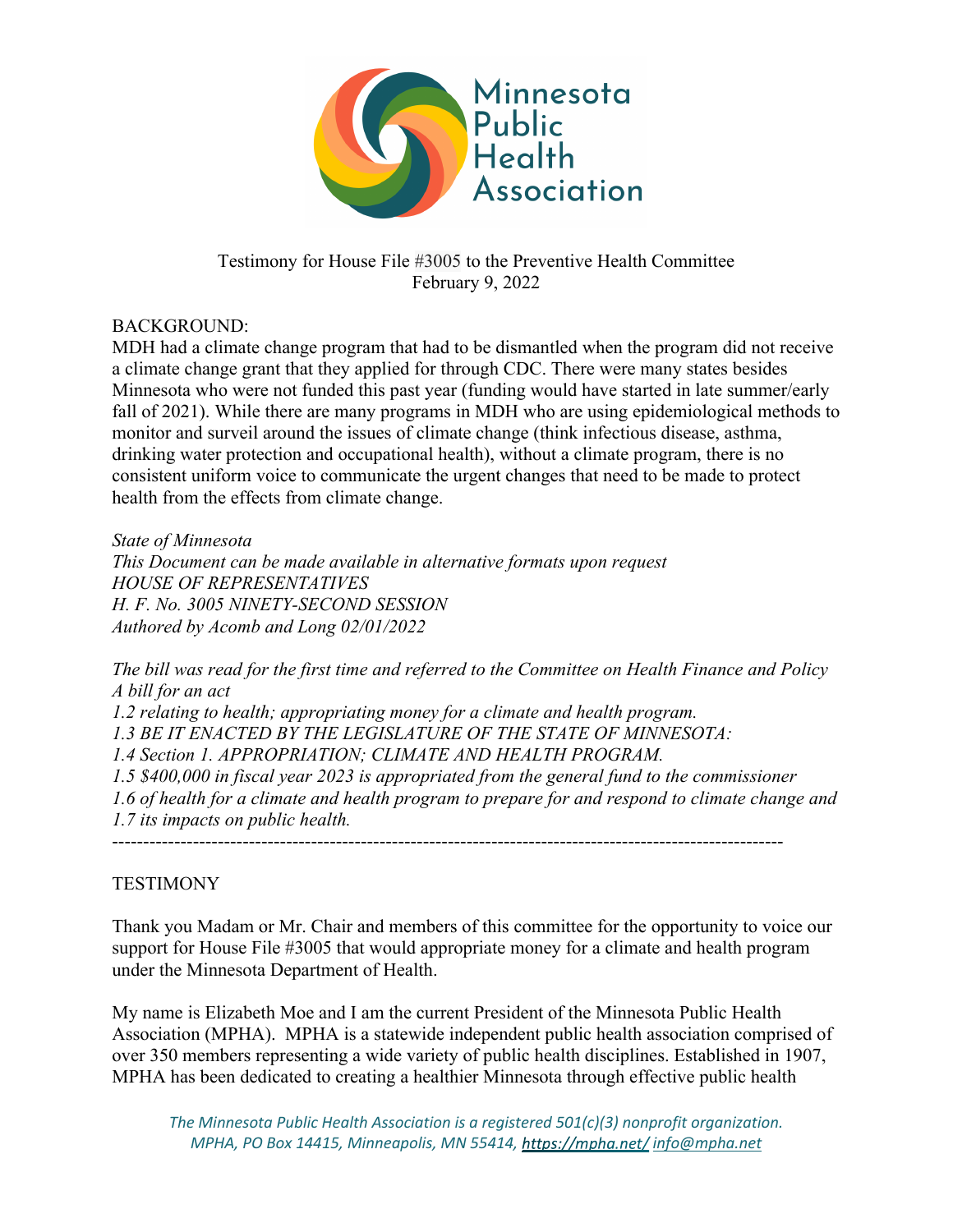

practice and engaged citizens. MPHA is also one of the 14 MN health professional organizations that signed the Minnesota Declaration on Climate Change and Health declaring climate change a health emergency.

Climate change is a critical issue and is acknowledged to be one of the greatest threats to public health. As we face the growing threat of climate change to our health, our communities, our environment, and our economies, we request that you authorize funding for MDH to maintain and grow a robust climate and health program.

In addition, we know that the most vulnerable in our State are disproportionately impacted by climate change. This includes children, seniors, pregnant women, low-income communities, communities of color, people with disabilities and chronic disease. Climate change threatens individual and community health, with the greatest impacts on the communities least resourced to adapt to and address these changes. Communities of color, low-income communities, Indigenous people and people with disabilities and chronic illnesses are at highest risk for impacts from climate change. Now more than ever we need the expertise of MDH to address the climate crisis as a health emergency.

MPHA, in our most recent policy resolution around climate change, recognize that public health professionals are best poised to prevent, detect, and manage the health implications of climate change. Public health needs to be the leading voice in advancing climate change strategies and interventions that have co-benefits for all.

Our climate is already changing and we are seeing the public health impacts today. MDH should continue to play a critical role in research, education, health tracking and technical assistance on an array of issues including extreme heat, drinking water protection, vector-borne diseases, respiratory and mental health, sustainability, and emergency preparedness. While these many programs within MDH are researching the impacts of climate change in Minnesota, without a climate change program, there will not be a place to pull all these issues together so that the surveillance, data, and recommendations around climate change can be clearly communicated.

It is also important that MDH have the capacity to work with communities, health care systems and local health departments in assessing their vulnerabilities to climate change, choosing the adaptation solutions that work for them and implementing actions that will increase their resilience to climate change. The time for action is now. Climate change disproportionately impacts the health of at-risk Minnesotans, and we need to put resources where needed to strengthen Minnesota's capacity for providing an effective health response to climate threats. While MDH has had a Climate Health Program in the past, funded by a federal grant from CDC,

*The Minnesota Public Health Association is a registered 501(c)(3) nonprofit organization. MPHA, PO Box 14415, Minneapolis, MN 55414, info@mpha.net*